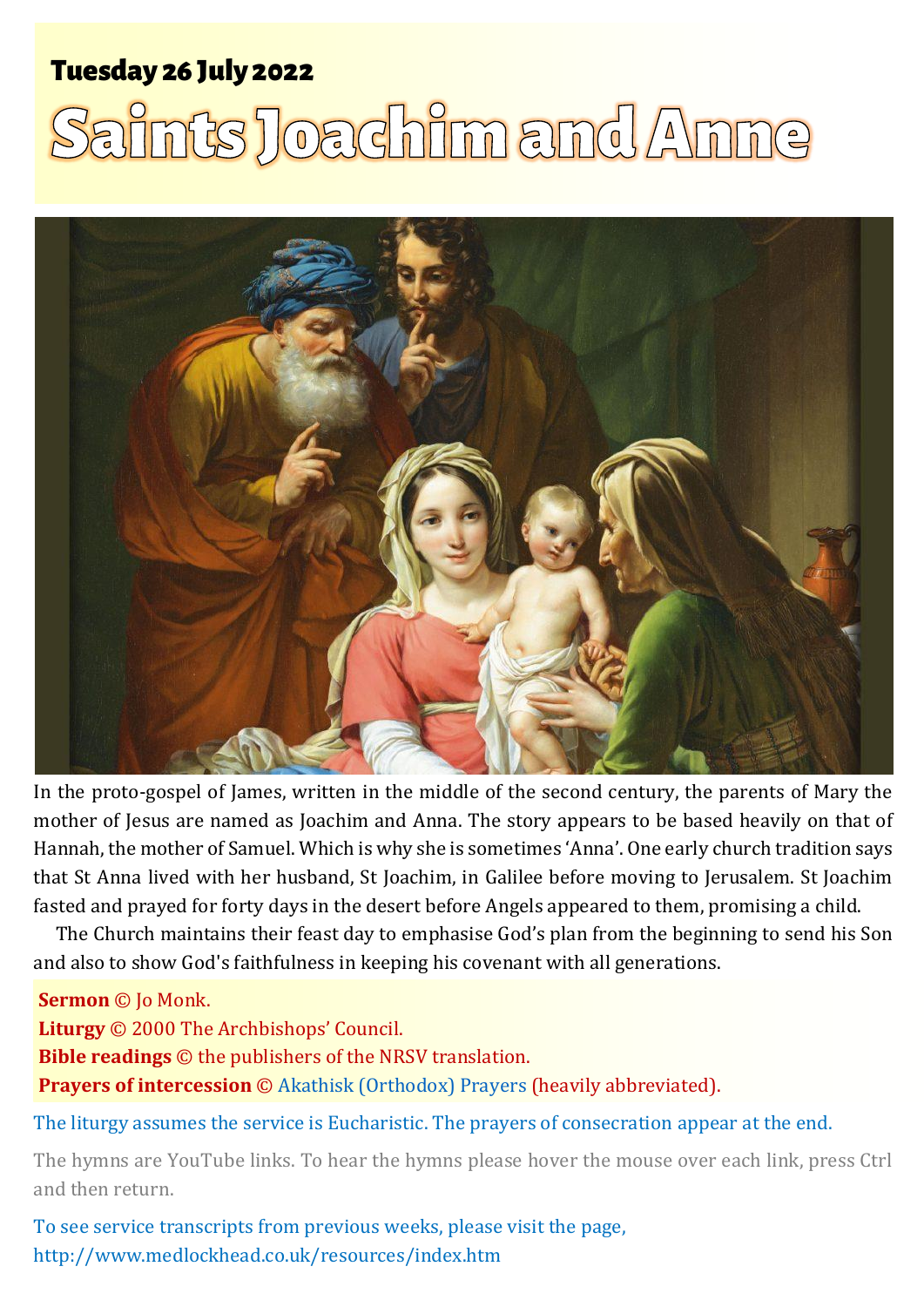#### Tuesday 26 July 2022 2 **Saints Joachim and Anna**

#### **Introduction and welcome**

HYMN 1 **[What a friend we have in Jesus](https://youtu.be/LarFhGeE-ac)** (click on this link to hear the hymn)

# **The Welcome**

In the name of the Father, and of the Son, and of the Holy Spirit

All **Amen.**

The Lord be with you

All **And also with you.**

# **The Preparation**

All **Almighty God,**

**to whom all hearts are open, all desires known, and from whom no secrets are hidden: cleanse the thoughts of our hearts by the inspiration of your Holy Spirit, that we may perfectly love you, and worthily magnify your holy name; through Christ our Lord. Amen.**

Our Lord Jesus Christ said:

The first commandment is this: 'Hear, O Israel, the Lord our God is the only Lord. You shall love the Lord your God with all your heart, with all your soul, with all your mind, and with all your strength.'

And the second is this: 'Love your neighbour as yourself.' There is no other commandment greater than these. On these two commandments hang all the law and the prophets.

#### All **Amen. Lord, have mercy.**

Christ calls us to share the heavenly banquet of his love with all the saints in earth and heaven. Therefore, knowing our unworthiness and sin, let us confess our sins in penitence and faith, firmly resolved to keep God's commandments and to live in love and peace with all.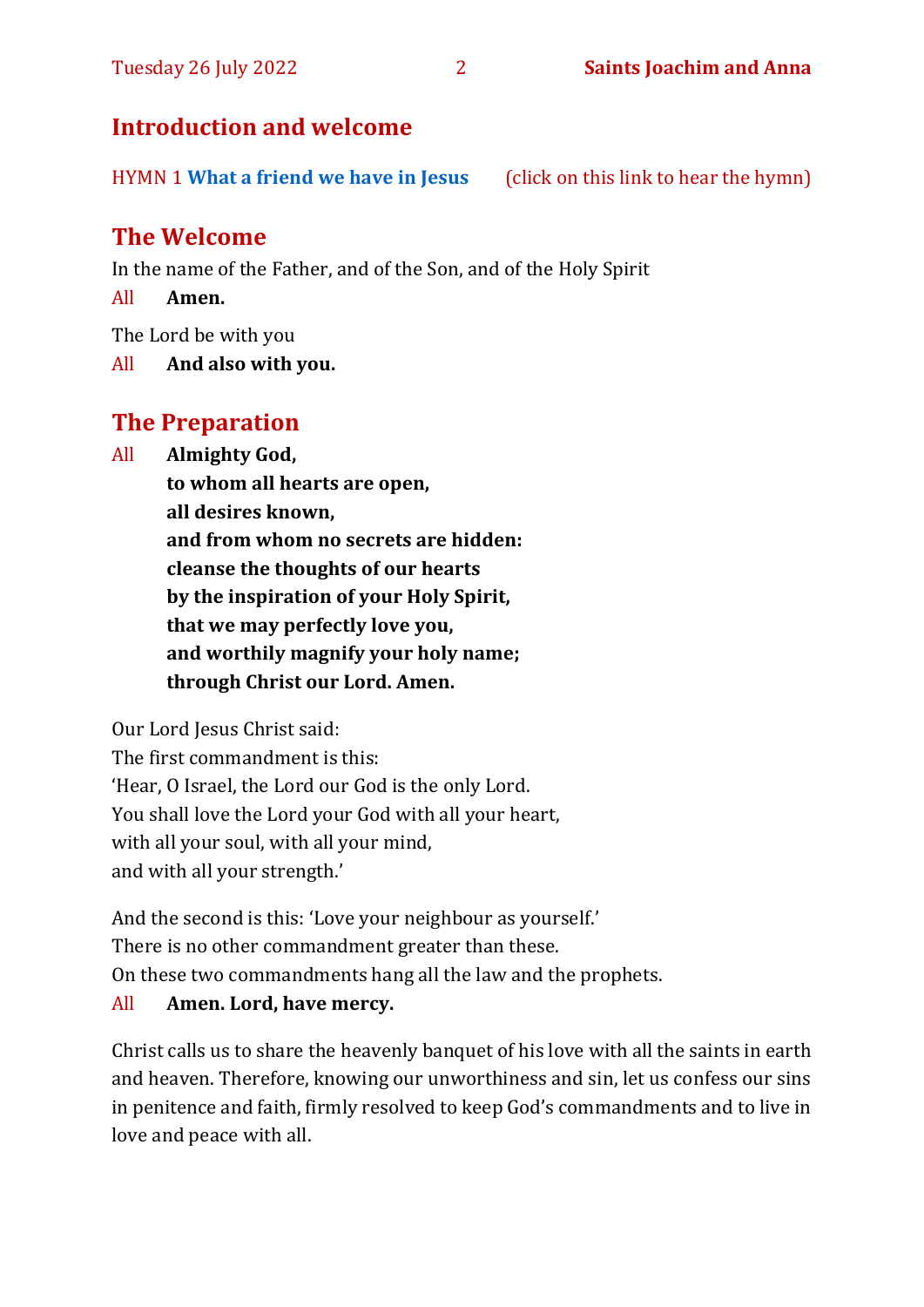All **Almighty God, our heavenly Father, we have sinned against you and against our neighbour in thought and word and deed, through negligence, through weakness, through our own deliberate fault. We are truly sorry and repent of all our sins. For the sake of your Son Jesus Christ, who died for us, forgive us all that is past and grant that we may serve you in newness of life to the glory of your name. Amen.**

Almighty God,

who forgives all who truly repent, have mercy upon you, pardon and deliver you from all your sins, confirm and strengthen you in all goodness, and keep you in life eternal; through Jesus Christ our Lord.

All **Amen.**

# **The Gloria**

This Gloria is sung to the tune of 'Cwm Rhondda'. Click **[here](https://www.youtube.com/watch?v=l71MLQ22dIk)** for the tune.

All **Glory be to God in Heaven, Songs of joy and peace we bring, Thankful hearts and voices raising, To creation's Lord we sing. Lord we thank you, Lord we praise you, Glory be to God our King: Glory be to God our King.**

> **Lamb of God, who on our shoulders, Bore the load of this world's sin; Only Son of God the Father, You have brought us peace within. Lord, have mercy, Christ have mercy, Now your glorious reign begin: Now your glorious reign begin.**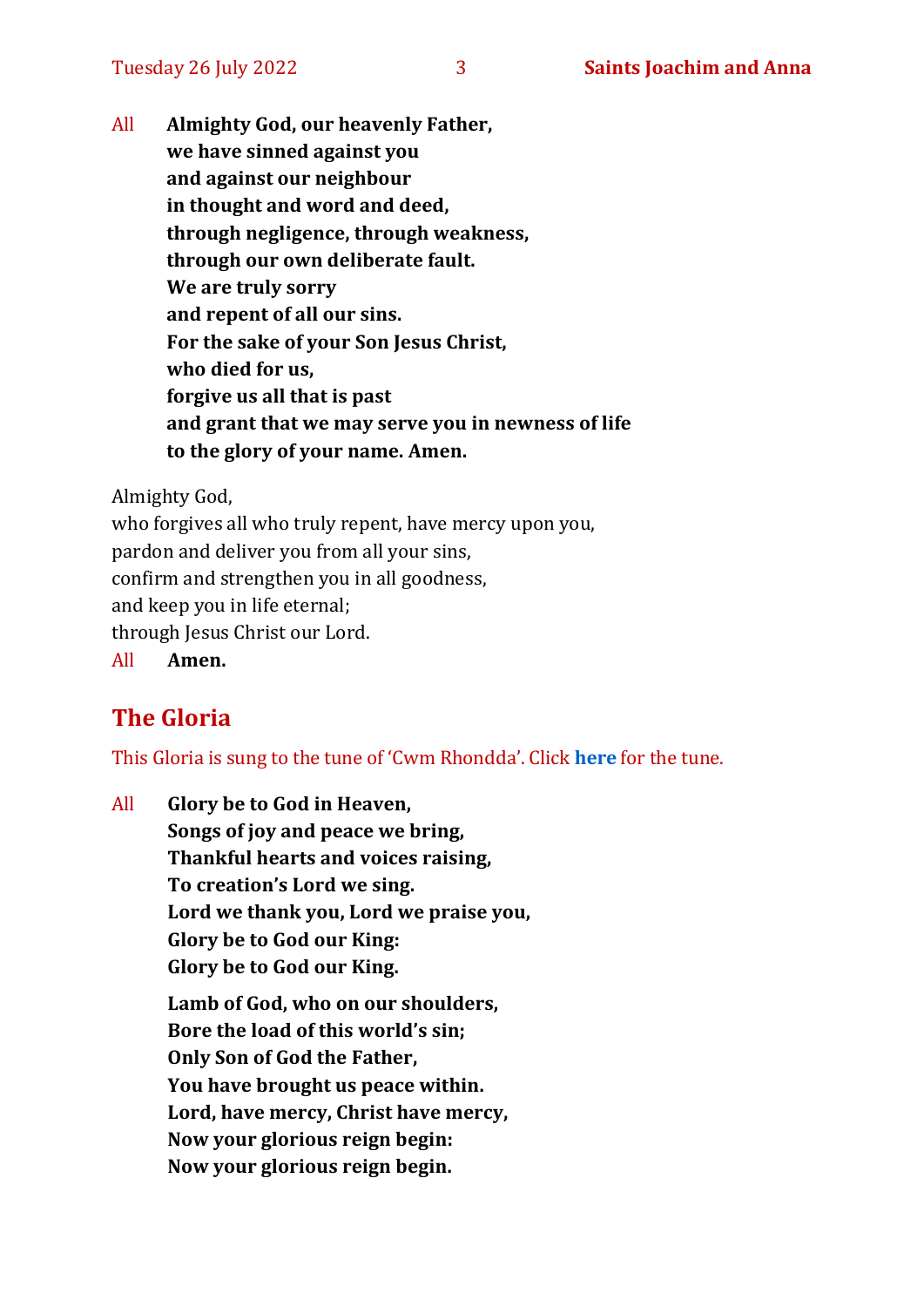**You O Son of God are Holy, You we praise with one accord. None in heav'n or earth is like you, Only you are Christ the Lord. With the Father and the Spirit, Ever worshipped and adored: Ever worshipped and adored.**

# **The Collect for Joachim and Anna**

Lord God of Israel, who bestowed such grace on Anne and Joachim that their daughter Mary grew up obedient to your word and made ready to be the mother of your Son: help us to commit ourselves in all things to your keeping and grant us the salvation you promised to your people; through Jesus Christ your Son our Lord, who is alive and reigns with you, in the unity of the Holy Spirit, one God, now and for ever. All **Amen.**

# **First reading**

A reading from the book of the prophet Zephaniah

Sing aloud, O daughter Zion; shout, O Israel! Rejoice and exult with all your heart, O daughter Jerusalem! The Lord has taken away the judgments against you, he has turned away your enemies. The king of Israel, the Lord, is in your midst; you shall fear disaster no more. On that day it shall be said to Jerusalem: Do not fear, O Zion; do not let your hands grow weak. The Lord, your God, is in your midst, a warrior who gives victory; he will rejoice over you with gladness, he will renew you in his love; he will exult over you with loud singing as on a day of festival. *Zephaniah 3:14–18a*

This is the Word of the Lord

All **Thanks be to God.**

# **Second reading**

A reading from St Paul's Letter to the Romans

We know that all things work together for good for those who love God, who are called according to his purpose. For those whom he foreknew he also predestined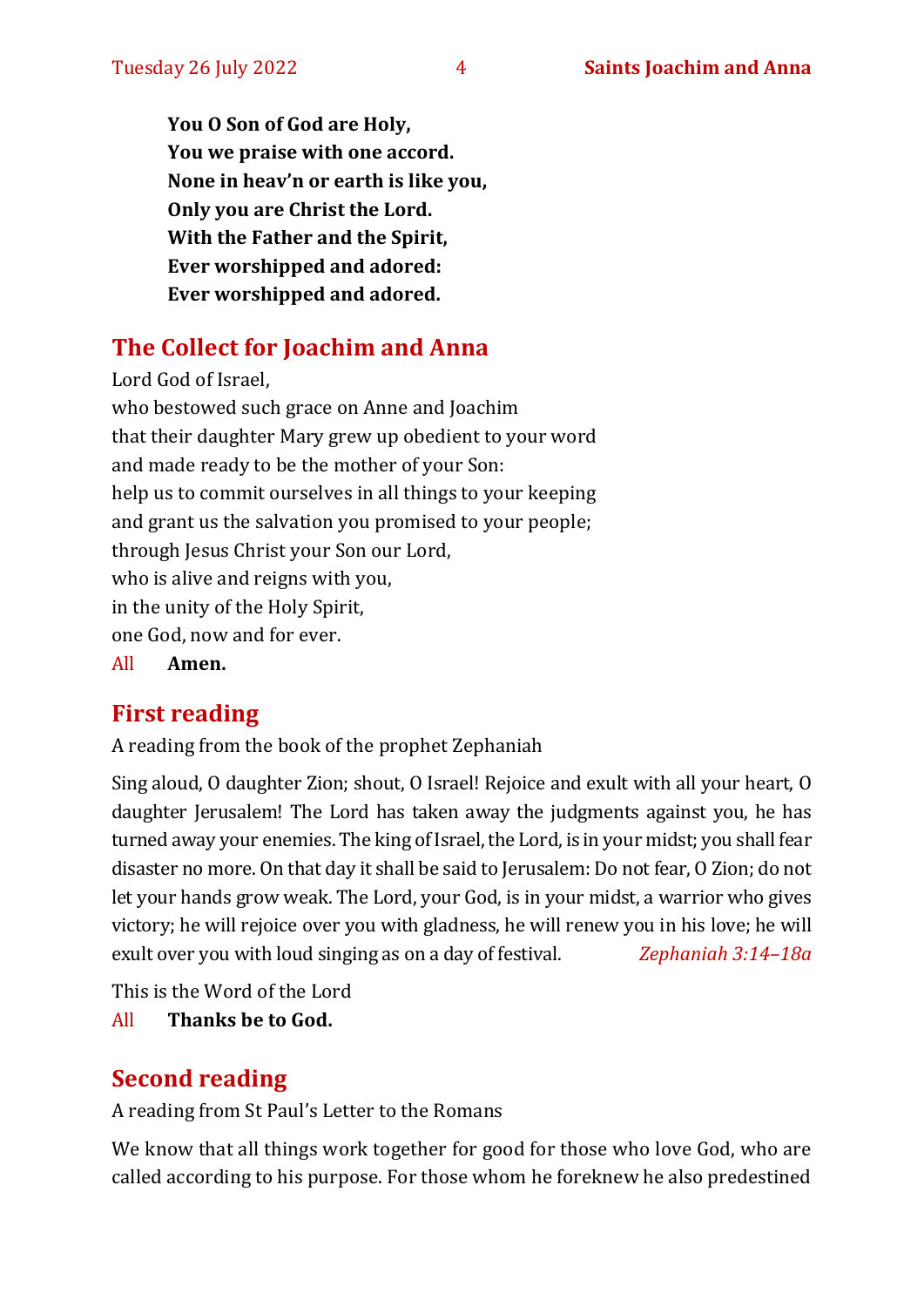to be conformed to the image of his Son, in order that he might be the firstborn within a large family. And those whom he predestined he also called; and those whom he called he also justified; and those whom he justified he also glorified.

*Romans 8:28–30*

This is the Word of the Lord

All **Thanks be to God.**

HYMN 2 **[Bind us together Lord](https://youtu.be/IHJJzD46-qU)** (please click on this link to hear the hymn) **[Brother, sister, let me serve you](https://youtu.be/QO92Lw9v8PE)** (click on this link to hear the hymn)

## **Gospel reading**

Hear the Gospel of our Lord Jesus Christ according to Matthew

#### All **Glory to you O Lord.**

Jesus said to his disciples, 'Blessèd are your eyes, for they see, and your ears, for they hear. Truly I tell you, many prophets and righteous people longed to see what you see, but did not see it, and to hear what you hear, but did not hear it.'

*Matthew 13:16–17*

This is the Gospel of the Lord

All **Praise to you O Christ.** 

#### **Sermon**

Saints Joachim (pronounced 'wa-keem') and Anne, are the parents of the Virgin Mary. There are no mentions of them in the Bible or Gospels: what we know comes from Catholic legend and the Gospel of James, which is an apocryphal writing from the second century AD about which even the early leaders of the Church expressed skepticism. There are about 150 copies of the ancient manuscript which often have different titles, but tell the same story, that Mary was promised to Joachim and Anne by an angel, was consecrated to God, and she remained a virgin all her life.

So much for what we don't know about Joachim and Anne.

What we do know is that obviously Mary did have parents, who were therefore Jesus' grandparents. Many images of St Anne show her teaching the child Mary to read and she may have done the same for Jesus. Whoever she really was, she was a key figure in Jesus' background and upbringing and so was his grandfather Joachim.

When we read the Gospels, we are often tempted to think of Jesus as an isolated individual who chose his own disciples, but was not part of a community or a family. His mother Mary is mentioned relatively often, but Joseph in never heard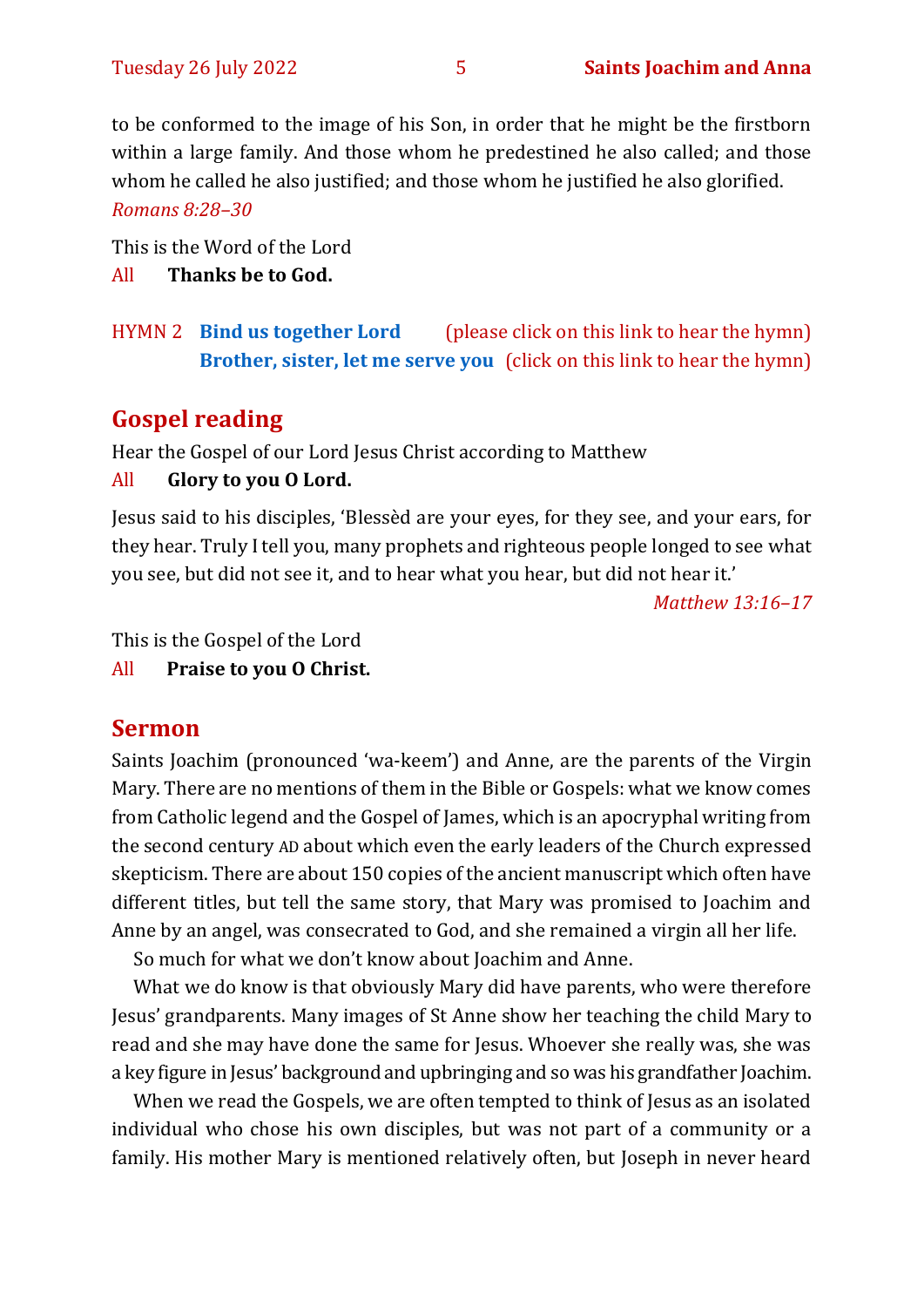of after the childhood stories and we tend to think very little about Jesus' extended family and the friends and neighbours he spent the first thirty years of his life with.

The Bible does mention Jesus' family though: four men—James, Joses, Simon, and Judas—are mentioned as the brothers of Jesus (Matthew 13:55; Mark 6:3) and the people of Nazareth are quoted as talking about Jesus' sisters in Matthew: 13:56: 'His sisters, are they not all with us?' There would also have been friends, neighbours, perhaps others who worked in the carpenter's shop—a whole social network influencing his views and feelings about life.

So Jesus did not become the adult Jesus of the Gospels in isolation. He was a member of a family, with parents, grandparents, other relatives of his own age and probably their children too. He learned a culture, a trade, the Scriptures and his habits of prayer from the example of those around him as well as directly from God.

We are all a product of our upbringing: sometimes that's a good thing, sometimes less so. Not all families are nurturing and loving. Not all parents and grandparents are good role models. Jesus had good parents and grandparents, but even they didn't always understand him: in Mark 3, we are told that his mother and brothers became so concerned about the relentless crowds who were following him around that they tried to take him home, fearing that all the fame would go to his head.

So like all of us, the adult Jesus had to choose his own 'family' in addition to his blood relatives: the family of those who understood and believed in him. Those who 'got where he was coming from': 'Then he looked at those seated in a circle around him and said, 'Here are my mother and my brothers! Whoever does God's will is my brother and sister and mother' (Mark 3:34).

When we become Christians, we become part of Jesus' family and we become brothers and sisters to one another. Whether we are related by blood is not the issue: we are related by the fact that we eat one bread and are filled with one Spirit. We do not live our faith in isolation, but in community, in a family—sometimes an imperfect, quarrelsome family, but a family nonetheless.

When church families break down, it can be as painful and difficult as the breakdown of a blood family. The cost of loving one another is that when we open ourselves up to others, we can be hurt. Jesus knew a lot about that. But he also knew the joy that a loving family—natural or chosen—can bring. Ultimately, faith and love are lived through relationship—with one another and with God.

Not even Jesus could do it all on his own.

So as we remember Jesus' grandparents, Joachim and Anne, let's pray for our own families—those we were born into and those we have chosen to mix with.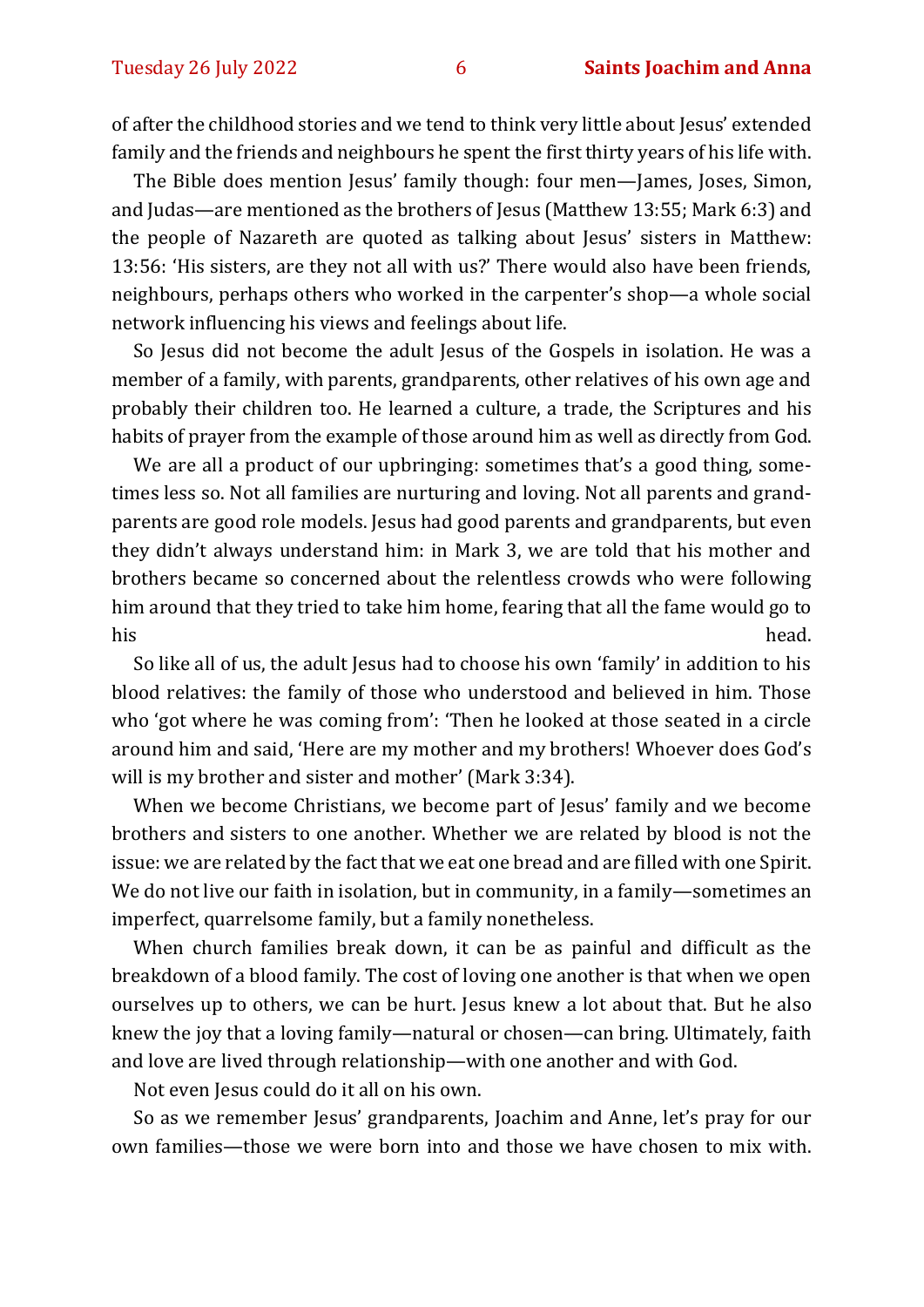May we love and nurture one another, repent and forgive when we hurt one another, and seek God's kingdom in community.

Amen.

# **The Creed**

Do you believe and trust in God the Father, the source of all being and life, the one for whom we exist?

#### All **We believe and trust in him.**

Do you believe and trust in God the Son, who took our human nature, died for us and rose again?

#### All **We believe and trust in him.**

Do you believe and trust in God the Holy Spirit, who gives life to the people of God and makes Christ known in the world?

#### All **We believe and trust in him.**

This is the faith of the Church.

All **This is our faith. We believe and trust in one God, Father, Son and Holy Spirit. Amen.**

# **Prayers of intercession**

To the holy and righteous Joachim and Anna, forbears of Christ and elect among the human race, who gave birth to the holy Maiden of whom the Son of God was born in the flesh. Since you have great boldness before Christ our God and stand before His heavenly Throne, earnestly entreat Him that we may be delivered from all misfortune and thus may unceasingly cry aloud to you:

Rejoice, holy and righteous Joachim and Anna, Ancestors of God.

#### All **Amen.**

An angelic messenger was sent to you by God, O holy and righteous Ancestors of God, when you both expressed your sorrow—you Joachim in the wilderness, and you Anna in the garden—offering up supplication to God. Thus, the incorporeal one brought the joyful tidings that you would give birth to an all-blessed daughter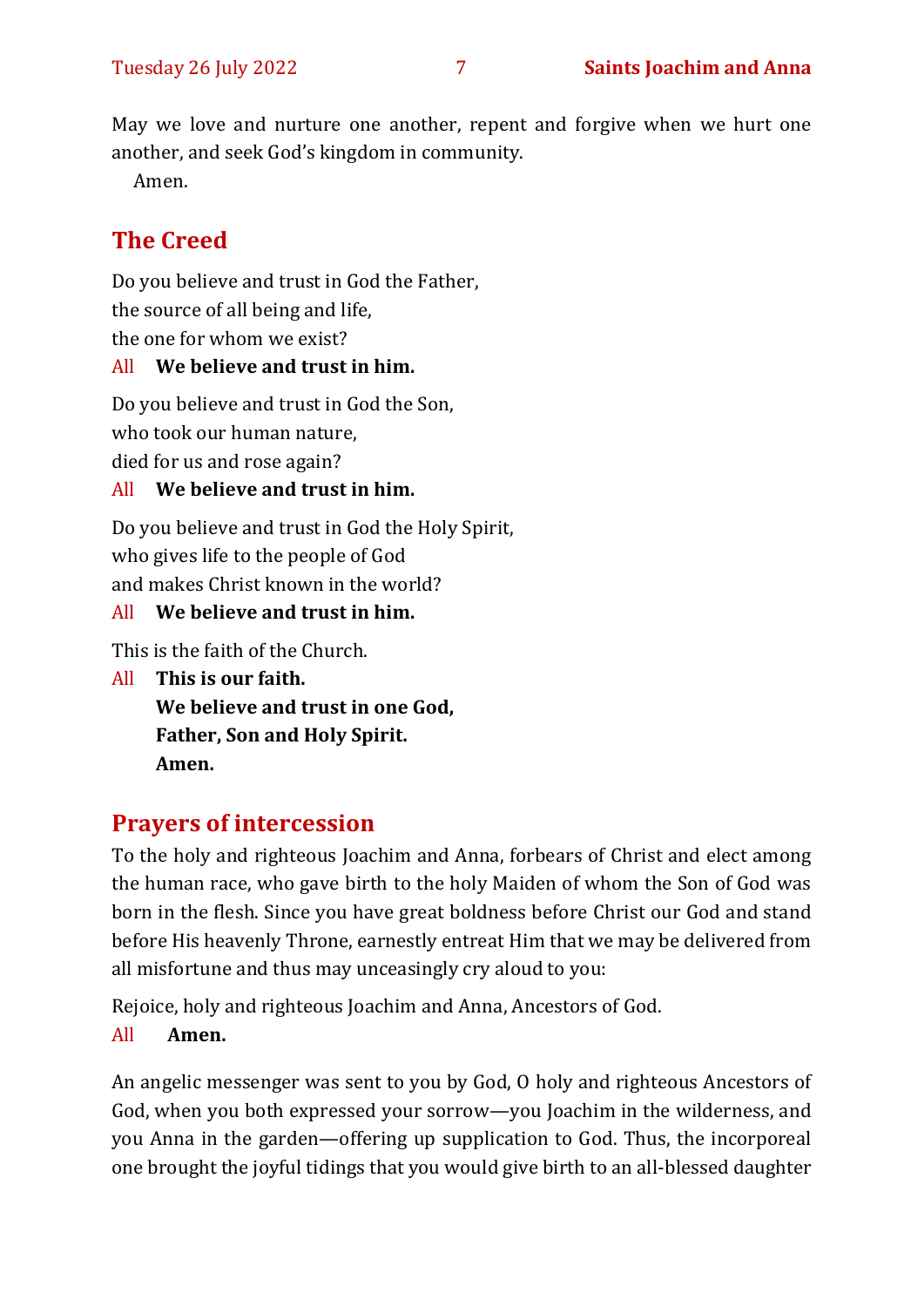in whom the whole human race would be blessed, and with the angel we also offer you joyful praise:

Rejoice, branches of the vine of life who blossomed forth holiness from the root of David.

Rejoice, for you gave birth to a daughter more blessèd than all generations of men.

Rejoice, most honoured forbears of the Incarnate Son of God.

Rejoice, most excellent disclosers of the mystery hidden from before time began.

Rejoice, closest relatives in the flesh to the Consolation of Israel.

Rejoice, blood relatives of the Redeemer Who was promised to the world.

Rejoice, holy and righteous Joachim and Anna, Ancestors of God.

#### All **Amen.**

The holy Anna wept bitterly in her house and prayed that the Lord would remove from her the reproach of barrenness. Rightfully remembering the patience of the righteous ones, we humbly cry out thus:

Rejoice, divinely chosen pair who gave birth to the one who would become the mother of one of the Trinity.

Rejoice, for you brought forth an immaculate Mother for your Creator.

Rejoice, blessed pair who raised a daughter who is most blessed among women.

Rejoice, for God heard your petitions amid your barrenness.

Rejoice, for your tearful entreaties passed up to Heaven and reached the ear of the God of Israel.

Rejoice, for your temporal reproach has been transformed into eternal glory in Heaven and on earth.

Rejoice, holy and righteous Joachim and Anna, Ancestors of God.

All **Amen.**

Merciful Father,

All **accept these prayers for the sake of your Son, our Saviour Jesus Christ. Amen.**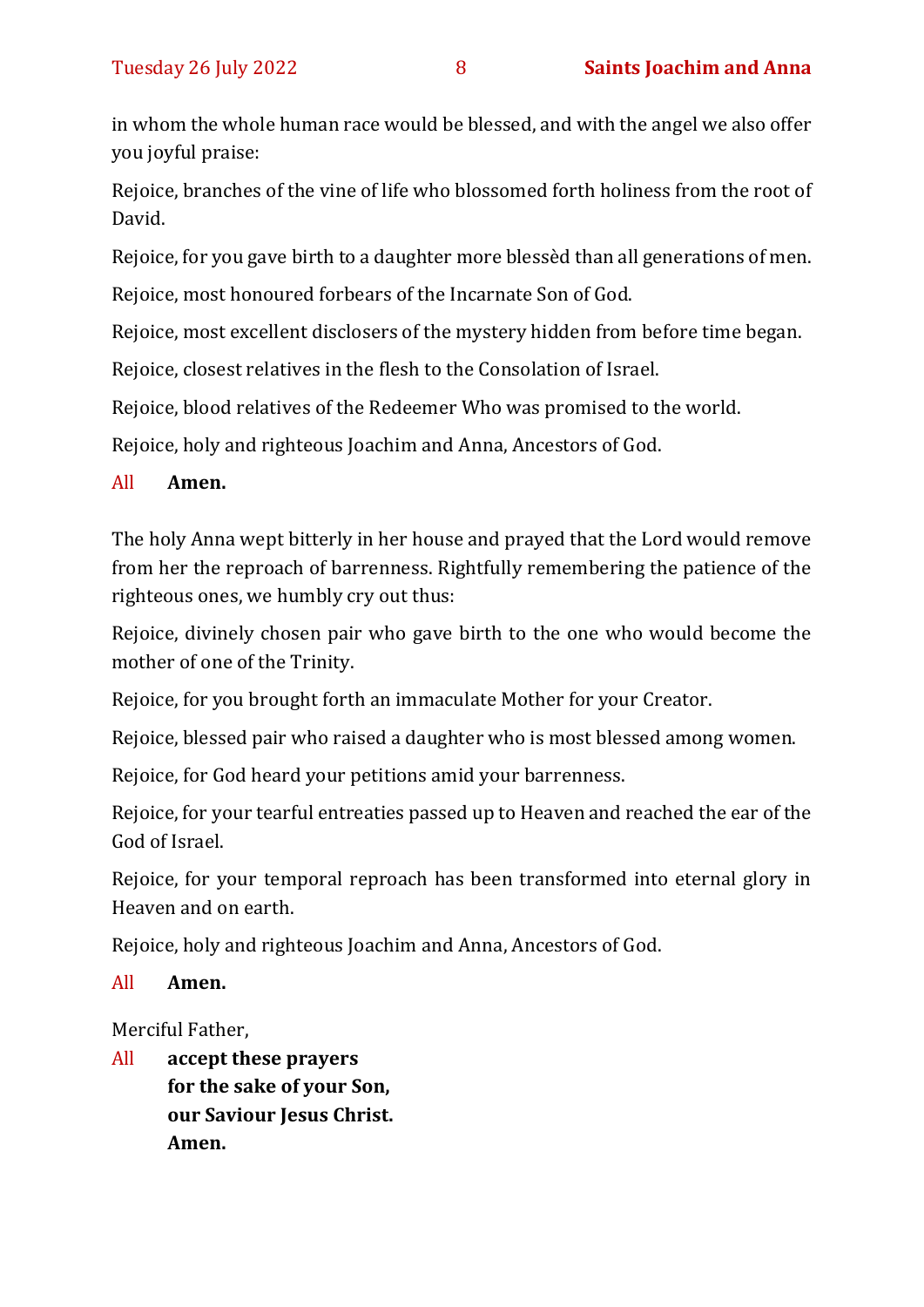# **The peace**

Unto us a child is born, unto us a son is given, and his name shall be called the Prince of Peace.

The peace of the Lord be always with you,

All **And also with you.**

HYMN 3 **[I will sing the wondrous story](https://youtu.be/HQLLcxbOH4A)** (please click on this link to hear the hymn)

The liturgy of the Communion Service appears below

# The Dismissal

God, who has prepared for you a city with eternal foundations, bring you, with all the saints, to the eternal and triumphant joy of that city; and the blessing of God the Almighty: Father, Son, and Holy Spirit, be with you now and remain with you always. All **Amen.**

HYMN 4 **[When I needed a neighbour](https://youtu.be/r4m1k3xoqZk)** (please click on this link to hear the hymn)

Go in peace to love and serve the Lord.

All **In the name of Christ. Amen.**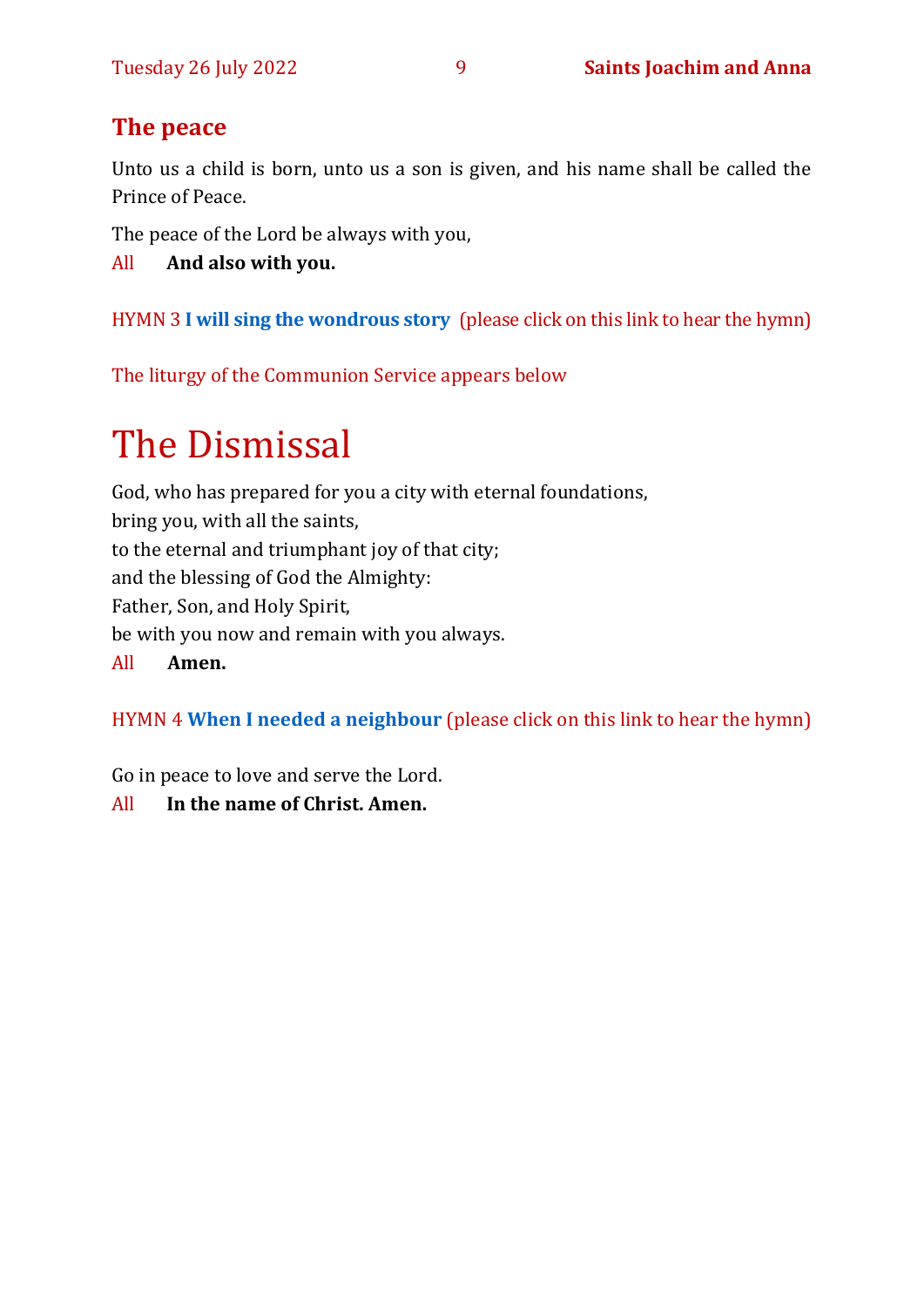# The Liturgy of the Sacrament

# Eucharistic Prayer (prayer E)

The Lord be with you

### All **and also with you.**

Lift up your hearts.

#### All **We lift them to the Lord.**

Let us give thanks to the Lord our God.

#### All **It is right to give thanks and praise.**

It is indeed right, our duty and our joy, always and everywhere to give you thanks, holy Father, almighty and eternal God, through Jesus Christ our Lord. And now we give thanks, most gracious God, surrounded by a great cloud of witnesses and glorified in the assembly of your saints. The glorious company of apostles praise you. The noble fellowship of prophets praise you. The white-robed army of martyrs praise you. We, your holy Church, acclaim you. In communion with angels and archangels, and with all who served you on earth and worship you now in heaven, we raise our voice to proclaim your glory, for ever praising you and saying:

All **Holy, holy, holy Lord, God of power and might, heaven and earth are full of your glory. Hosanna in the highest. Blessed is he who comes in the name of the Lord. Hosanna in the highest.**

We praise and bless you, loving Father, through Jesus Christ, our Lord; and as we obey his command, send your Holy Spirit, that broken bread and wine outpoured may be for us the body and blood of your dear Son.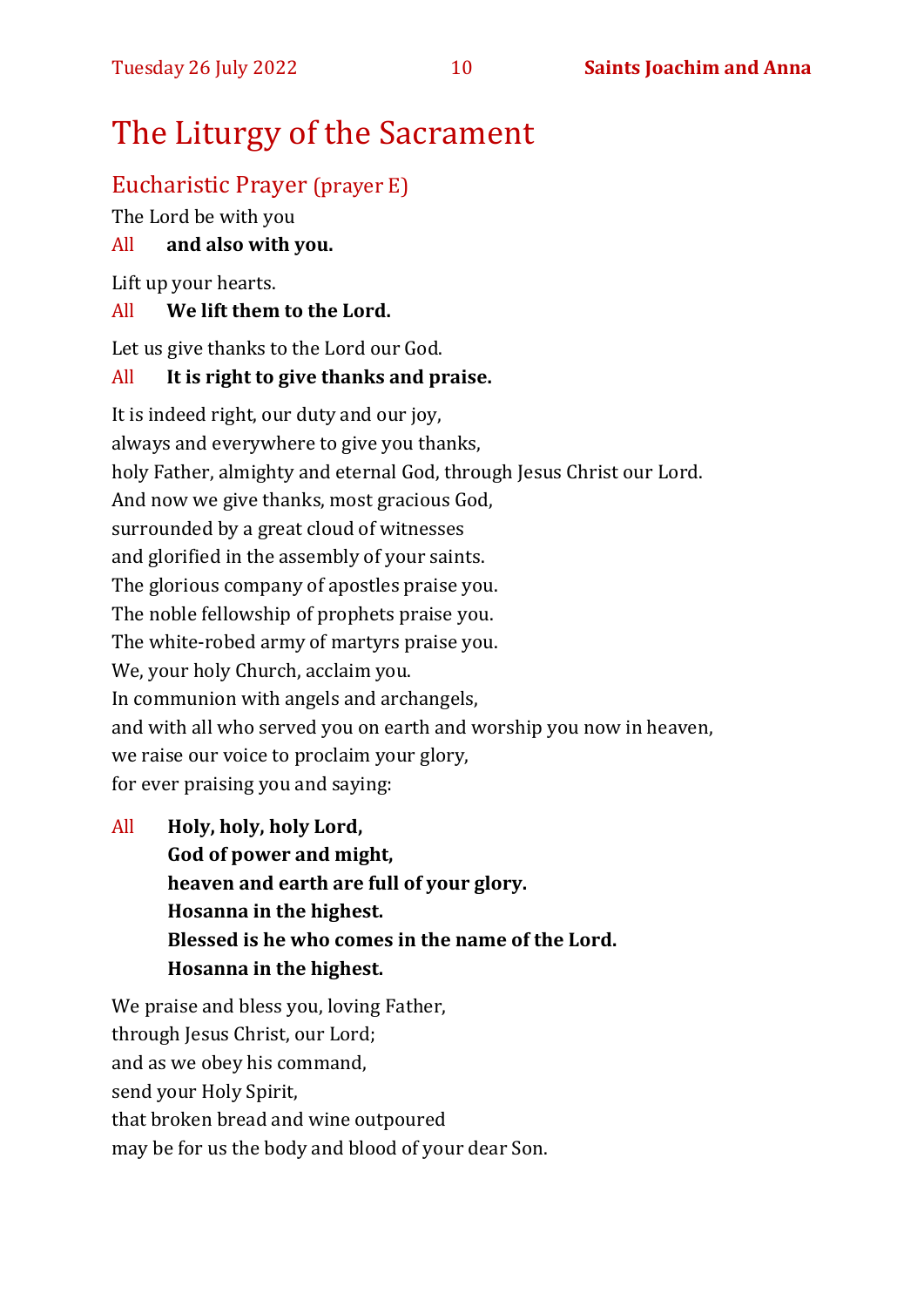On the night before he died he had supper with his friends and, taking bread, he praised you. He broke the bread, gave it to them and said: Take, eat; this is my body which is given for you; do this in remembrance of me.

When supper was ended he took the cup of wine. Again he praised you, gave it to them and said: Drink this, all of you; this is my blood of the new covenant, which is shed for you and for many for the forgiveness of sins. Do this, as often as you drink it, in remembrance of me.

So, Father, we remember all that Jesus did, in him we plead with confidence his sacrifice made once for all upon the cross.

Bringing before you the bread of life and cup of salvation, we proclaim his death and resurrection until he comes in glory.

Great is the mystery of faith:

All **Christ has died. Christ is risen. Christ will come again.**

Lord of all life, help us to work together for that day when your kingdom comes and justice and mercy will be seen in all the earth.

Look with favour on your people, gather us in your loving arms and bring us with Anna and Joachim and all the saints to feast at your table in heaven.

Through Christ, and with Christ, and in Christ, in the unity of the Holy Spirit, all honour and glory are yours, O loving Father, for ever and ever.

All **Amen.**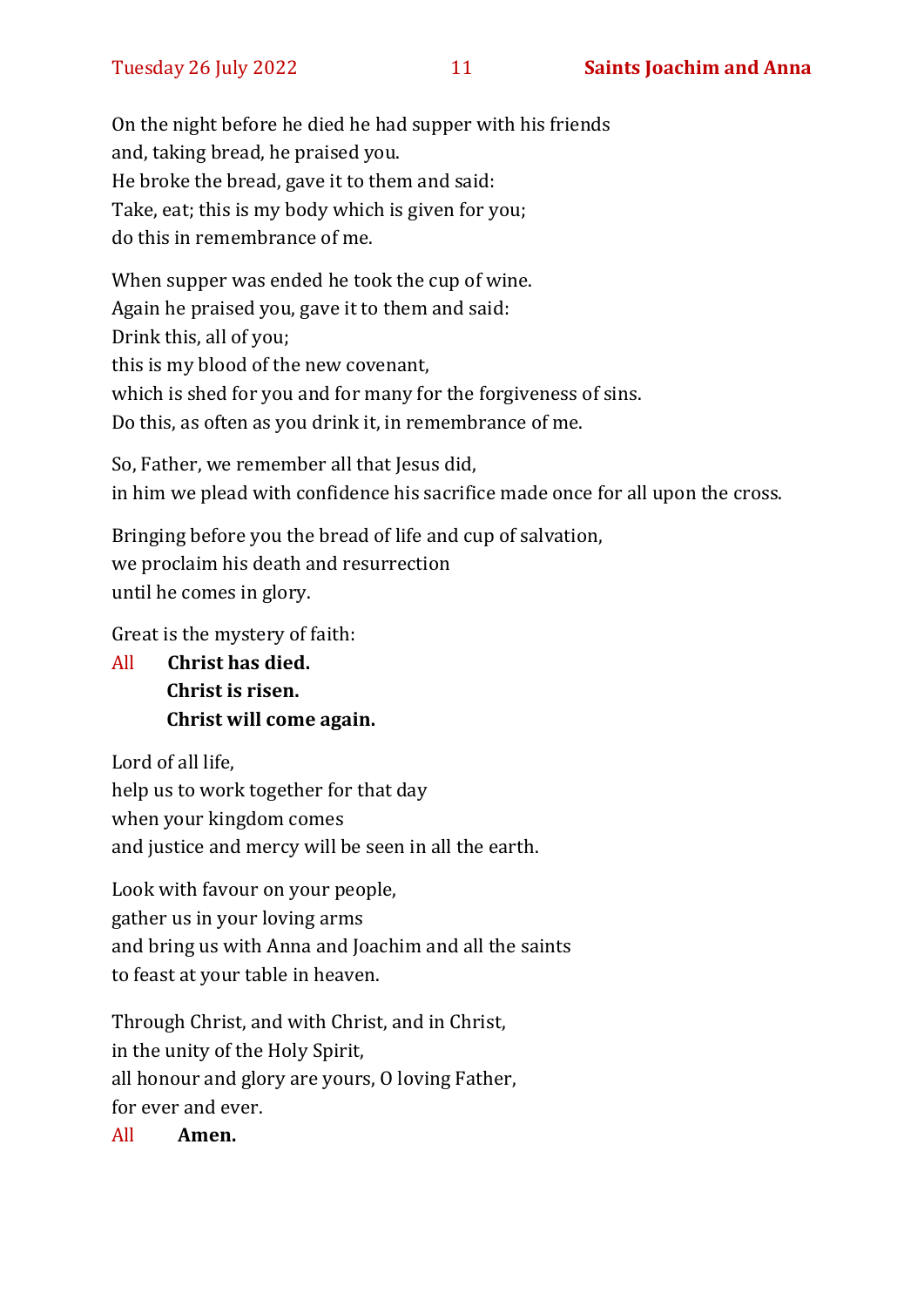# The Lord's Prayer

As our Saviour taught us, so we pray

All **Our Father in heaven, hallowed be your name, your kingdom come, your will be done, on earth as in heaven. Give us today our daily bread. Forgive us our sins as we forgive those who sin against us. Lead us not into temptation but deliver us from evil. For the kingdom, the power,** 

**and the glory are yours now and for ever. Amen.**

## Breaking of the Bread

We break this bread to share in the body of Christ.

- All **Though we are many, we are one body, because we all share in one bread.**
- All **Lamb of God,**

**you take away the sin of the world, have mercy on us.**

**Lamb of God, you take away the sin of the world, have mercy on us.**

**Lamb of God, you take away the sin of the world, grant us peace.**

Draw near with faith. Receive the body of our Lord Jesus Christ which he gave for you, and his blood which he shed for you. Eat and drink in remembrance that he died for you, and feed on him in your hearts by faith with thanksgiving.